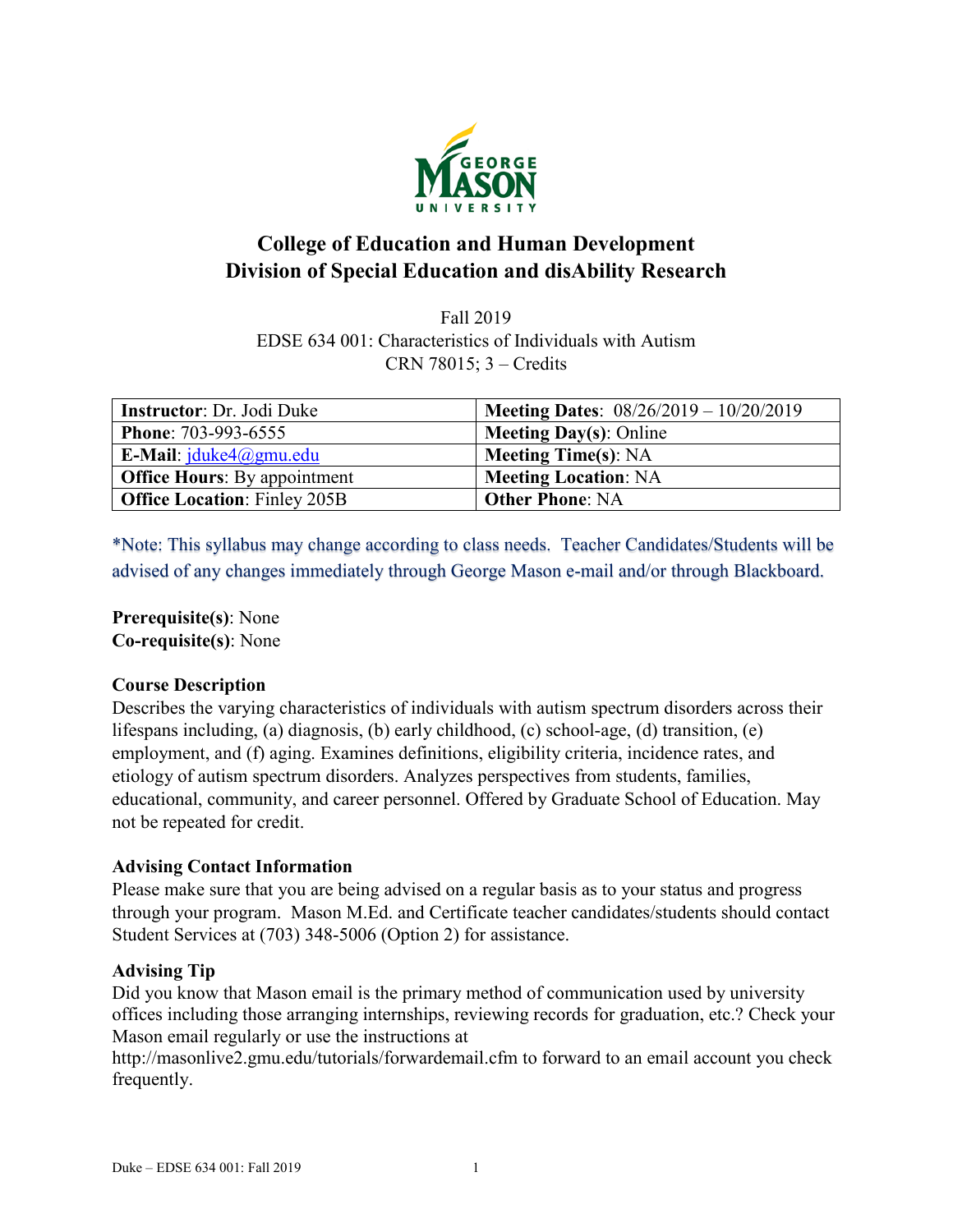# **Course Delivery Method**

Learning activities include the following:

- 1. Class lecture and discussion
- 2. Application activities
- 3. Small group activities and assignments
- 4. Video and other media supports
- 5. Research and presentation activities
- 6. Electronic supplements and activities via Blackboard

This course will be delivered online (76% or more) using an asynchronous format via the Blackboard Learning Management system (LMS) housed in the MyMason portal. You will log in to the Blackboard (Bb) course site using your Mason email name (everything before @masonlive.gmu.edu) and email password. The course site will be available in accordance with the posted start date.

**Under no circumstances, may candidates/students participate in online class sessions (either by phone or Internet) while operating motor vehicles. Further, as expected in a face-to-face class meeting, such online participation requires undivided attention to course content and communication.**

# *Technical Requirements*

To participate in this course, students will need to satisfy the following technical requirements:

• High-speed Internet access with standard up-to-date browsers. To get a list of Blackboard's supported browsers see: [https://help.blackboard.com/Learn/Student/Getting\\_Started/Browser\\_Support#supported](https://help.blackboard.com/Learn/Student/Getting_Started/Browser_Support#supported-browsers)[browsers](https://help.blackboard.com/Learn/Student/Getting_Started/Browser_Support#supported-browsers)

To get a list of supported operation systems on different devices see: [https://help.blackboard.com/Learn/Student/Getting\\_Started/Browser\\_Support#tested](https://help.blackboard.com/Learn/Student/Getting_Started/Browser_Support#tested-devices-and-operating-systems)[devices-and-operating-systems](https://help.blackboard.com/Learn/Student/Getting_Started/Browser_Support#tested-devices-and-operating-systems)

- Students must maintain consistent and reliable access to their GMU email and Blackboard, as these are the official methods of communication for this course.
- Students may be asked to create logins and passwords on supplemental websites and/or to download trial software to their computer or tablet as part of course requirements.
- The following software plug-ins for PCs and Macs, respectively, are available for free download:
	- o Adobe Acrobat Reader: <https://get.adobe.com/reader/>
	- o Windows Media Player: <https://support.microsoft.com/en-us/help/14209/get-windows-media-player>
	- o Apple Quick Time Player: [www.apple.com/quicktime/download/](http://www.apple.com/quicktime/download/)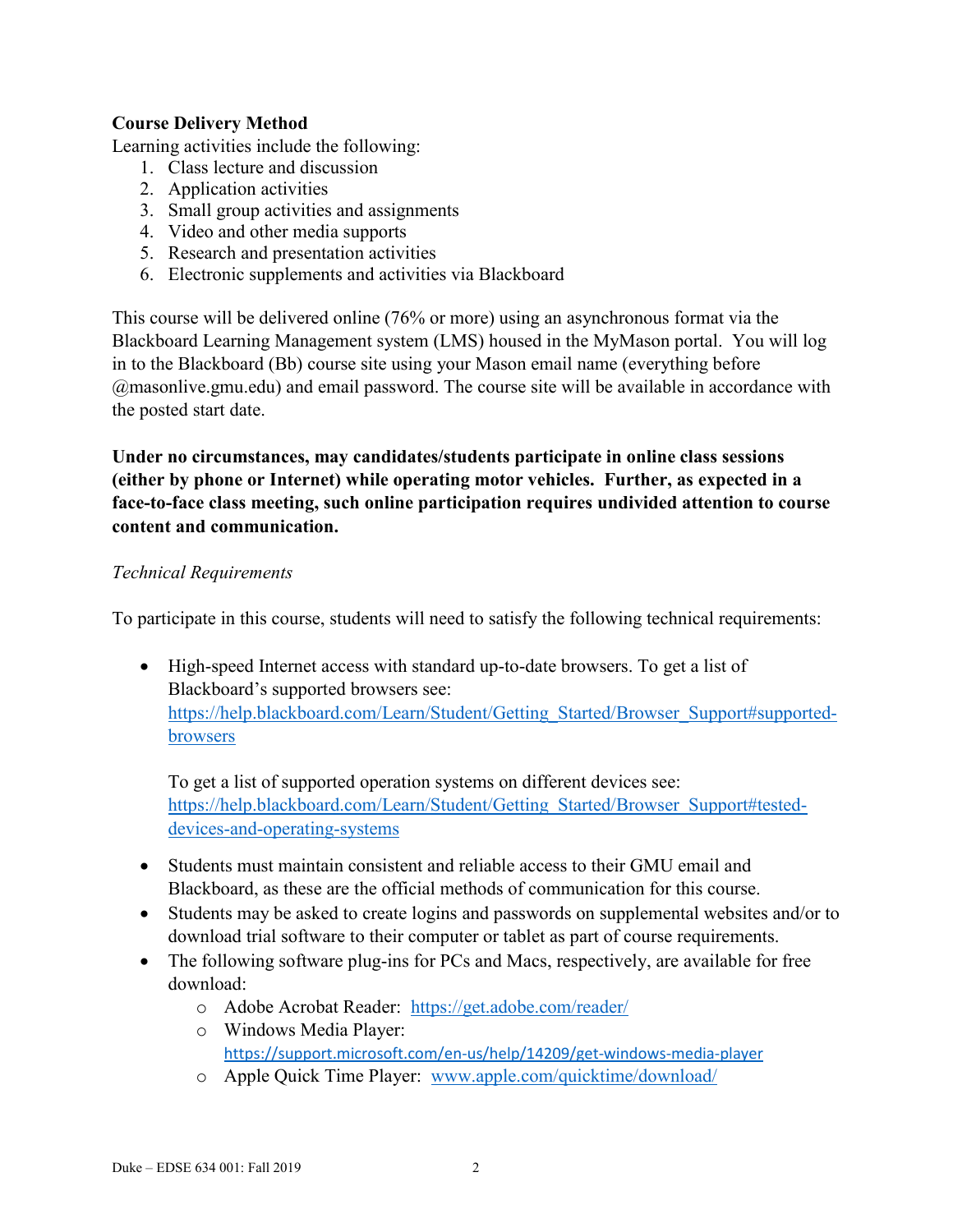# *Expectations*

• Course Week:

Because asynchronous courses do not have a "fixed" meeting day, our week will start on Tuesdays at 12:01 a.m., and finish on Mondays at 11:55 p.m.

Our course week will begin on the day that our synchronous meetings take place as indicated on the Schedule of Classes.

• Log-in Frequency:

Students must actively check the course Blackboard site and their GMU email for communications from the instructor, class discussions, and/or access to course materials at least 3 times per week.

• Participation:

Students are expected to actively engage in all course activities throughout the semester, which includes viewing all course materials, completing course activities and assignments, and participating in course discussions and group interactions.

# • Technical Competence:

Students are expected to demonstrate competence in the use of all course technology. Students who are struggling with technical components of the course are expected to seek assistance from the instructor and/or College or University technical services.

• Technical Issues:

Students should anticipate some technical difficulties during the semester and should, therefore, budget their time accordingly. Late work will not be accepted based on individual technical issues.

• Workload:

Please be aware that this course is **not** self-paced. Students are expected to meet *specific deadlines* and *due dates* listed in the **Class Schedule** section of this syllabus. It is the student's responsibility to keep track of the weekly course schedule of topics, readings, activities and assignments due.

• Instructor Support:

Students may schedule a one-on-one meeting to discuss course requirements, content or other course-related issues. Those unable to come to a Mason campus can meet with the instructor via telephone or web conference. Students should email the instructor to schedule a one-on-one session, including their preferred meeting method and suggested dates/times.

• Netiquette:

The course environment is a collaborative space. Experience shows that even an innocent remark typed in the online environment can be misconstrued. Students must always re-read their responses carefully before posting them, so as others do not consider them as personal offenses. *Be positive in your approach with others and diplomatic in selecting your words*. Remember that you are not competing with classmates, but sharing information and learning from others. All faculty are similarly expected to be respectful in all communications.

• Accommodations: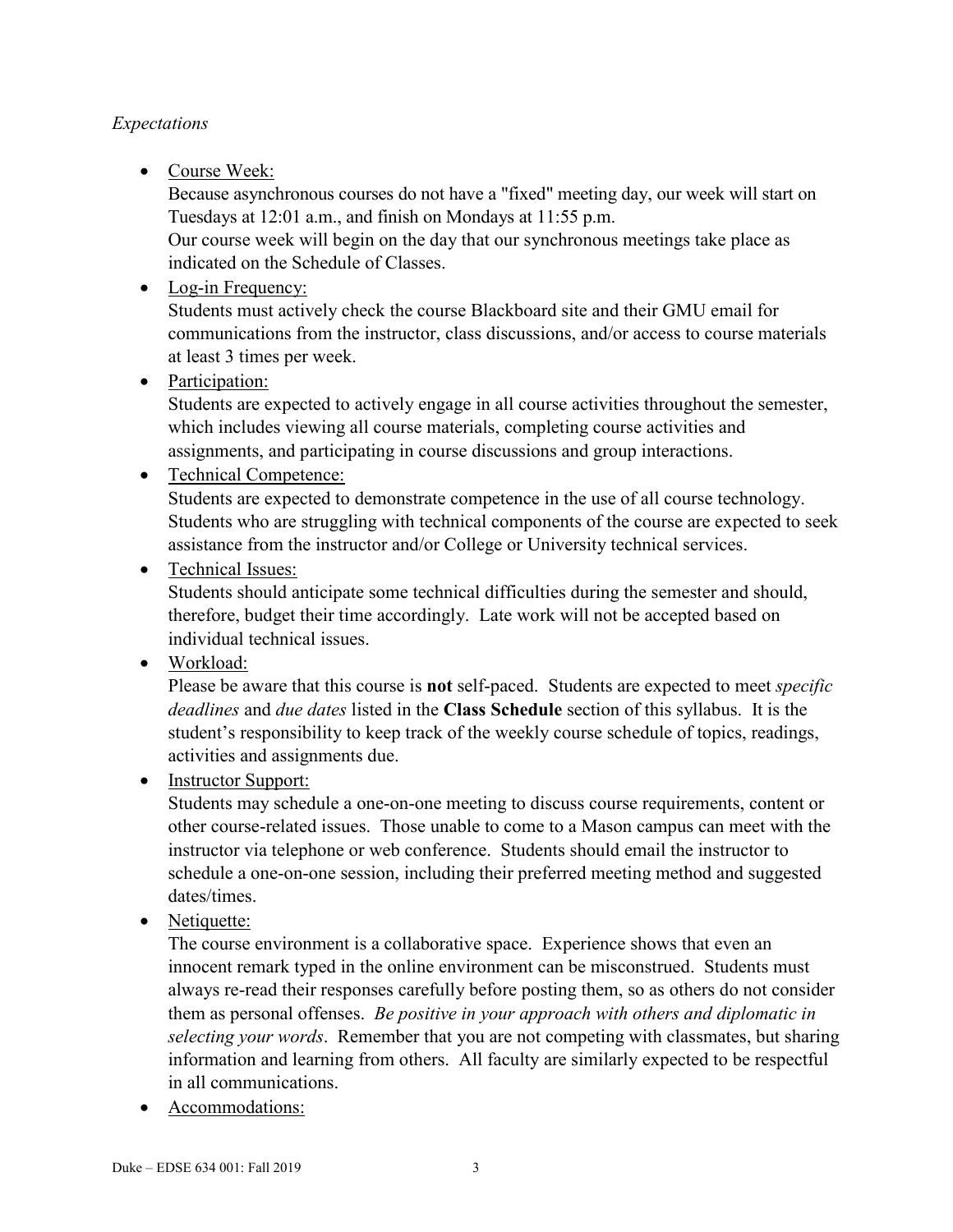Online learners who require effective accommodations to insure accessibility must be registered with George Mason University Disability Services.

### **Learner Outcomes**

Upon completion of this course, teacher candidates/students will be able to:

1. Describe the characteristics and diagnosis of autism spectrum disorder as defined by the most recent version of the Diagnostic and Statistical Manual of Mental Disorders. 2. Discriminate between and analyze varying perspectives on the etiology and prevalence of autism spectrum disorder.

3. Examine the characteristics of individuals with autism spectrum disorder throughout their lifespans.

4. Describe the wide range of skills and diversity of individuals with autism spectrum disorder across their lifespans.

5. Describe and evaluate responsive, research-based instructional techniques for individuals with autism spectrum disorder.

6. Review a variety of assessments to determine strengths and needs to formulate a comprehensive picture of an individual with autism spectrum disorder.

7. Distinguish between types of integration and activities that promote ideal sensory that promote ideal sensory levels with autism spectrum disorder.

#### **Course Relationship to Program Goals and Professional Organizations**

This course is part of the George Mason University, Graduate School of Education (GSE), Special Education Program for the Teaching Students with Autism Graduate Certificate. This program complies with the skill competencies for professionals and paraprofessionals in Virginia supporting individuals with autism across the lifespan developed by the Virginia Autism Council. The competencies addressed in this class include General Autism Knowledge, Instructional Programming, and Social Skills.

### **Required Textbooks**

- Boutot, E.A. (2016). *Autism spectrum disorders: Foundations, characteristics, and effective strategies (2nd ed.)*. New York: Pearson.
- Crawford, M.J., & Weber, B. (2016). *Autism interventions every day: Embedding activities in daily routines for young children and their families.* Baltimore: Brookes.
- Hall, L.J. (2018). *Autism spectrum disorders: From theory to practice (3rd ed.)*. New York: Pearson.
- Quill, K.A., & Stansberry-Brusnahan, L. (2017). *Do-watch-listen-say: Social and communication intervention for autism spectrum disorder.* Baltimore: Brookes.

#### **Recommended Textbooks**

American Psychological Association*.* (2010). *Publication manual of the American Psychological Association* (6th ed.). Washington, DC: Author.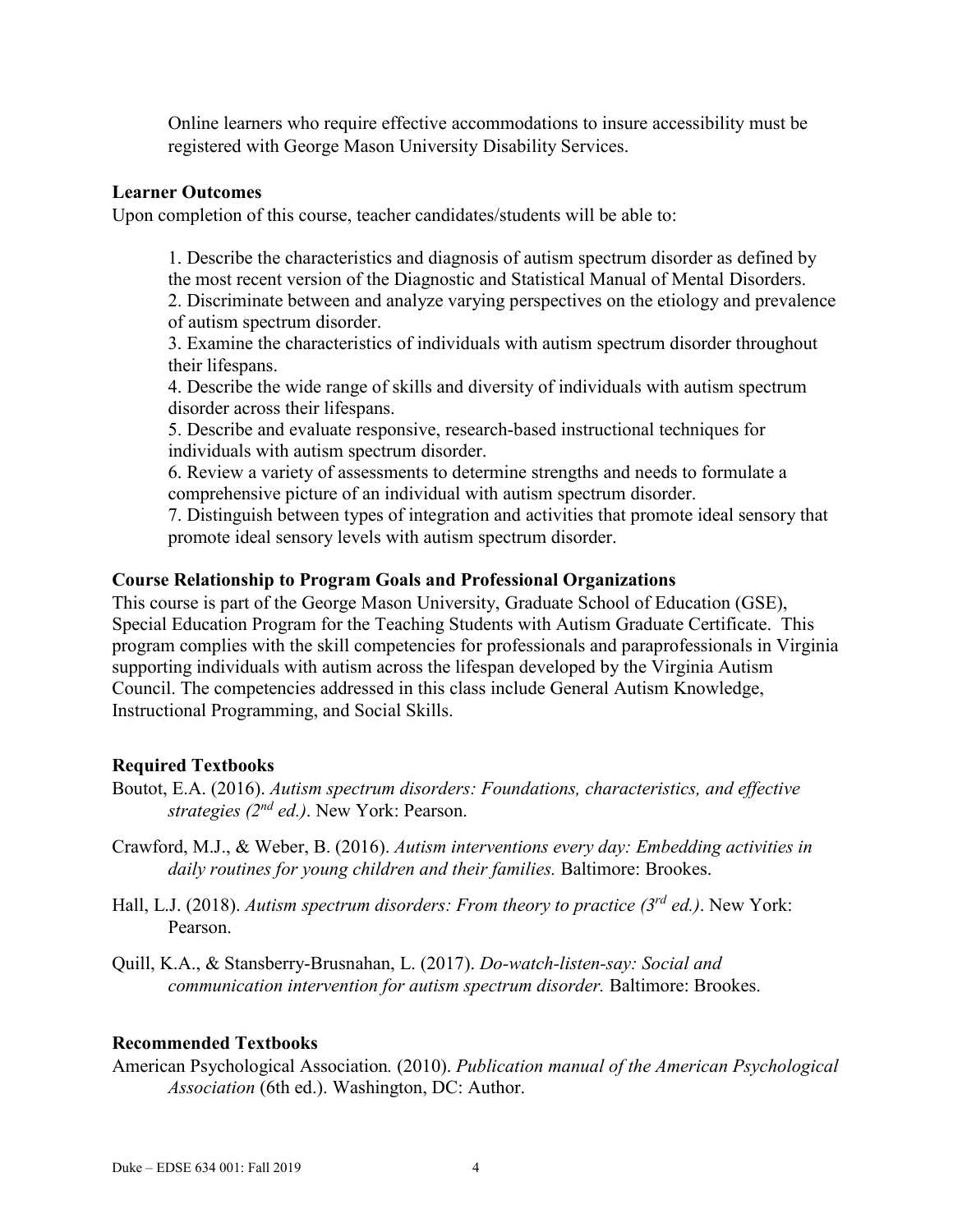# **Course Performance Evaluation**

Students are expected to submit all assignments on time in the manner outlined by the instructor (e.g., Blackboard, Tk20, hard copy).

# **Tk20 Performance-Based Assessment Submission Requirement**

It is critical for the special education program to collect data on how our students are meeting accreditation standards. Every teacher candidate/student registered for an EDSE course with a required Performance-based Assessment (PBA) is required to upload the PBA to Tk20 (regardless of whether a course is an elective, a one-time course or part of an undergraduate minor). A PBA is a specific assignment, presentation, or project that best demonstrates one or more CEC, InTASC or other standard connected to the course. A PBA is evaluated in two ways. The first is for a grade, based on the instructor's grading rubric. The second is for program accreditation purposes. Your instructor will provide directions as to how to upload the PBA to Tk20.

For EDSE 634, the required PBA is the Assessment Assignment. Please check to verify your ability to upload items to Tk20 before the PBA due date.

# **Assignments and/or Examinations Performance-based Assessment (Tk20 submission required) Assessment Assignment**

You will be given a variety of assessments that have been done for Alli. You will be assigned a partner. Use the headings below to create a Word document. While APA format is not required, accurate, professional spelling and grammar is always deemed necessary. Parts I and II will be combined into one-word document and submitted for your Tk20 Assessment Assignment.

# **Part 1: Review all assessments and work with partner**

- 1. Demographic Information
	- a. Name
	- b. DOB
	- c. Current Age
	- d. Current Grade
	- e. Describe a minimum of three characteristics of Autism Spectrum Disorder that are evident in the video of Alli
- 2. Educational Evaluation Assessment data
	- a. What tests done
	- b. What scores earned
	- c. Educational Implications (i.e., optimal group size, visual learner, etc.)
- 3. Medical Evaluation Assessment data
	- a. What tests done
	- b. What scores earned
	- c. Educational Implications
- 4. IEP data
- a. What parts of the IEP were reviewed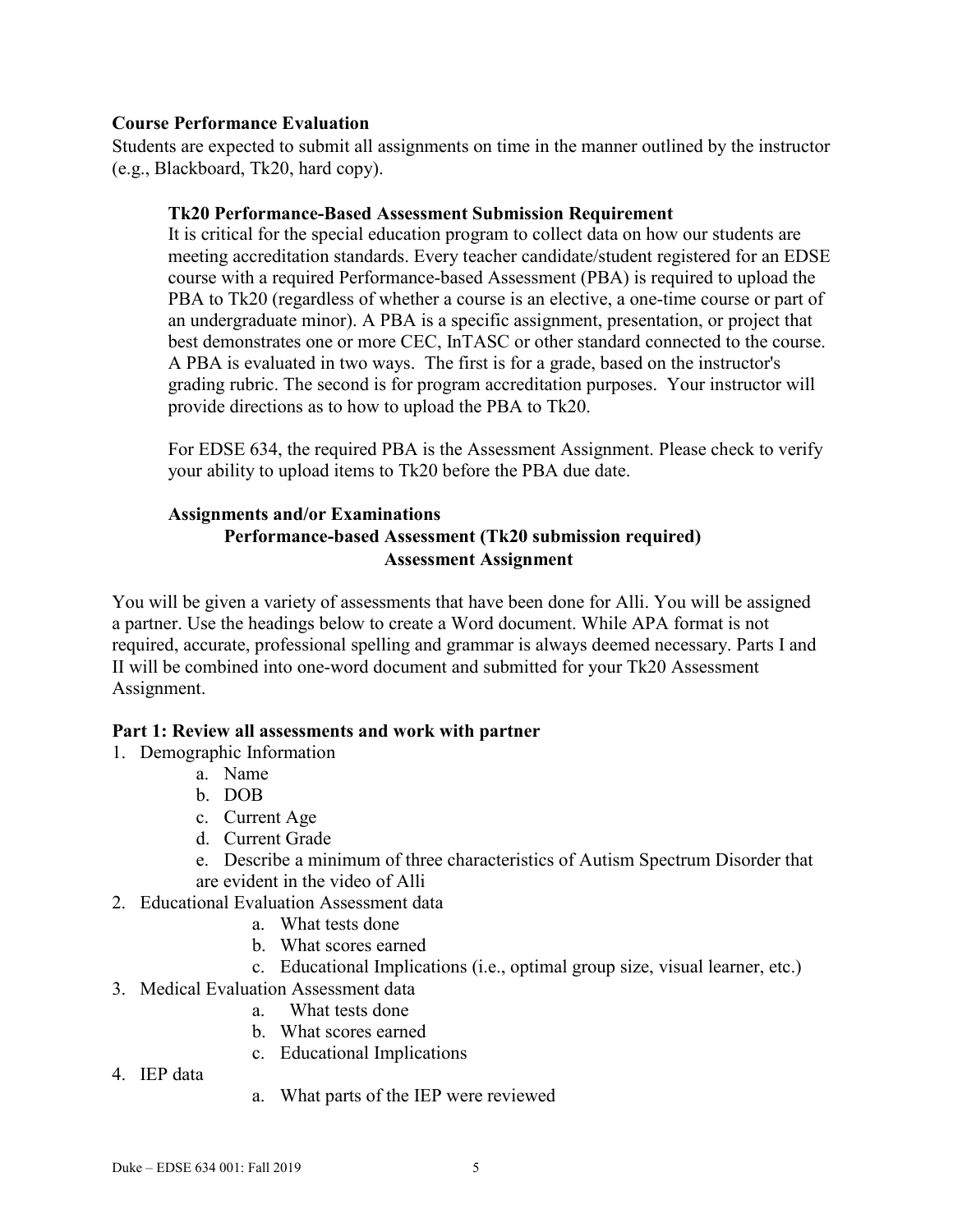- b. Summary of Alli's strengths
- c. Summary of Alli's needs
- d. Summary of goals
- e. Summary of services (including hours)
- f. Description of LRE
- g. Summary of accommodations

# **Part 2: Individual Synthesis**

- 1. After completing Part 1 of this assignment, describe any findings that were surprising to you based on the video you have viewed of Alli. Discuss Alli's overall growth as noted by the assessments.
- 2. If Alli were a new student coming into your classroom or therapeutic setting, which of these assessment reports would be most helpful to you? Why?
- 3. Describe two additional informal assessments or pieces of information (at least one of the assessments should relate to social skills) that you would have liked to have in order to better understand Alli.

# **College Wide Common Assessment (TK20 submission required)**  $N/A$

**Performance-based Common Assignments (No Tk20 submission required)**  $N/A$ 

### **Other Assignments**

### **Modules**

All modules will begin on Tuesdays at 12:01 a.m. and must be concluded with work submitted by Monday at 11:55 p.m. **Each module will have an assignment to complete by the end of the module based upon that week's learning. The assignments noted on the schedule are more labor intensive and are designated in bold so you can manage your time wisely.**

# **Course Policies and Expectations**

# **Attendance/Participation**

All course work will be online in an Asynchronous format. There will be no face-to-face meeting.

### **Late Work**

Work is considered on time if it is submitted by 11:59 p.m. on the date that it is due. *Ten percent of the available points* for the assignment will be deducted each day for late submissions during the first week after the due date. *After one week* **from the due date, assignments will not be accepted***.* Thus an assignment that is three days late is able to obtain only 70% of the points for the assignment regardless of the quality of the work. After one week, the assignment will no longer be accepted and a score of zero will be entered into the grade book for that assignment.

The date that the assignment was received by the instructor **via email or Blackboard** will be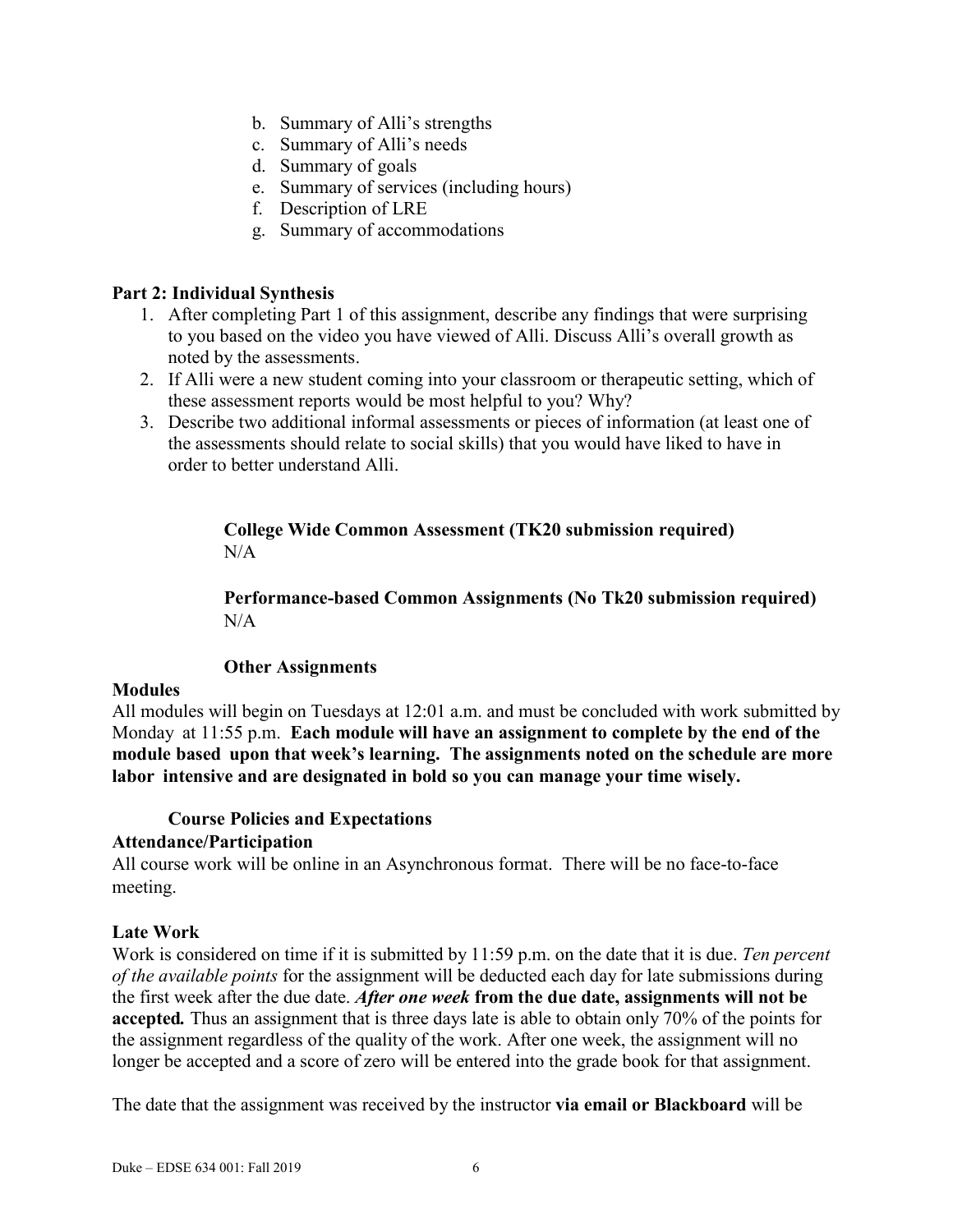considered the date submitted. Submitting an assignment late does not alter the due dates of the other assignments and prevents timely feedback to students regarding their work that may be of value in later assignments. Strive to keep up with the assignment schedule so that you will be able to have appropriate formative evaluation and feedback from your instructor across the semester.

# **Other Requirements**

#### *Communication*.

The best way to contact me is through email. There is a Send Email icon on the left navigation bar in the course. My email (as well as the emails of your classmates) is located here. I will check email at least once a day on weekdays. I will respond to emails within 24 hours, if not sooner, on weekdays. On the weekends, I will check email on Sunday evening only.

**Grading Scale** (traditional rounding principles apply)

 $93-100% = A$  $90-92\% = A$  $87-89\% = B+$  $83-86% = B$  $80 - 82\% = B$  $70-79\% = C$  $< 69\% = F$ 

\*Note: The George Mason University Honor Code will be strictly enforced. Students are responsible for reading and understanding the Code. "To promote a stronger sense of mutual responsibility, respect, trust, and fairness among all members of the George Mason University community and with the desire for greater academic and personal achievement, we, the student members of the university community, have set forth this honor code: Student members of the George Mason University community pledge not to cheat, plagiarize, steal, or lie in matters related to academic work." Work submitted must be your own or with proper citations (see [https://catalog.gmu.edu/policies/honor-code-system/\)](https://catalog.gmu.edu/policies/honor-code-system/).

### **Professional Dispositions**

Students are expected to exhibit professional behaviors and dispositions at all times. See <https://cehd.gmu.edu/students/polices-procedures/> .

### **Class Schedule**

\*Note: Faculty reserves the right to alter the schedule as necessary, with notification to students.

| <b>Module</b> | <b>Topic</b> | <b>Readings and Assignments</b>                                                                                                                                  |  |
|---------------|--------------|------------------------------------------------------------------------------------------------------------------------------------------------------------------|--|
|               |              | Please be aware that there will be additional articles<br>or reading information posted under each module.<br>The readings noted below are only from your texts. |  |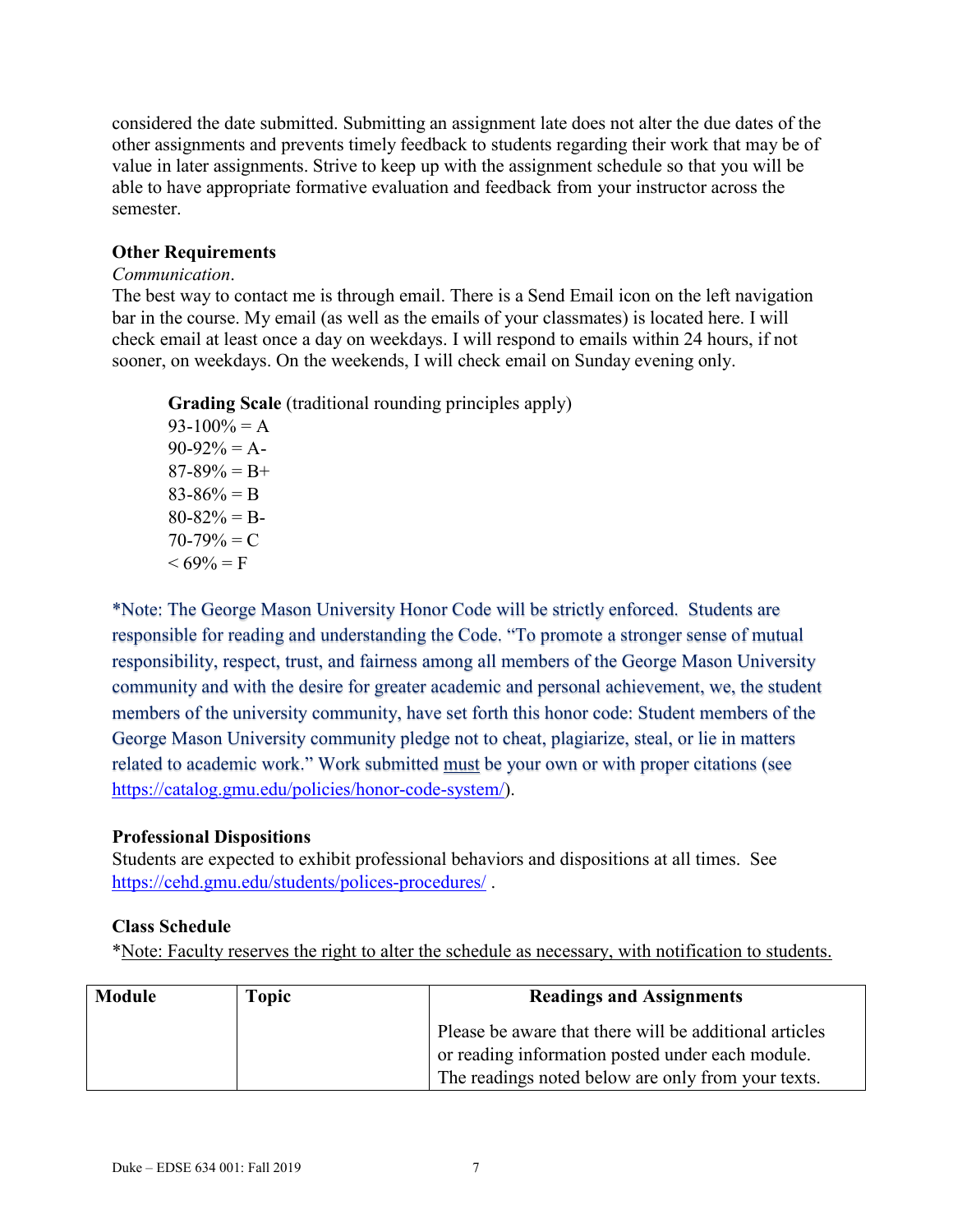| 1              | Characteristics       |           | Crawford, Chapter 4, Model for Addressing the     |  |
|----------------|-----------------------|-----------|---------------------------------------------------|--|
|                |                       |           | Core Deficits of Autism                           |  |
|                |                       |           | <b>Information Sheet Due</b>                      |  |
| 2              | <b>History</b>        | $\bullet$ | Boutout, Chapter 1 - Overview of Autism Spectrum  |  |
|                |                       |           | Disorders                                         |  |
|                |                       |           | <b>Timeline Due</b>                               |  |
| 3              | DSM <sub>5</sub>      | $\bullet$ | Hall, Chapter 1 - Classification and the          |  |
|                |                       |           | Physiological Approach                            |  |
| $\overline{4}$ | Assessment            | $\bullet$ | Hall, Chapter 2 - Assessment                      |  |
|                |                       | $\bullet$ | TK 20 Part I Assessment Assignment                |  |
| 5              | Perspectives in Media | $\bullet$ | <b>Media Perception Video Due</b>                 |  |
|                |                       | $\bullet$ | <b>Mid-Couse Evaluation</b>                       |  |
| 6              | Social Play           | $\bullet$ | Hall, Chapter 7 - Focus on Communication          |  |
|                |                       | $\bullet$ | <b>Audio Play Clips Due</b>                       |  |
|                |                       |           | TK 20 Part II Assessment Assignment Due           |  |
|                |                       |           | <b>Put TK 20 Parts I &amp; II in One Document</b> |  |
|                |                       |           | <b>Post Under the Assessments Tab</b>             |  |
| $\overline{7}$ | Module 7 - Cognition  | $\bullet$ | Quill, Chapter 1, Understanding the Complexity of |  |
|                |                       |           | Autism                                            |  |
|                |                       | $\bullet$ | Hall, Chapter 3, Collaborating for Effective      |  |
|                |                       |           | <b>Implementation of Evidence-Based Practices</b> |  |
|                |                       | $\bullet$ | <b>Class Wiki Due</b>                             |  |
| 8              | Module $8 -$ Sensory  | $\bullet$ | Crawford, Chapter 7, Building Skills to Support   |  |
|                | Integration           |           | Flexibility                                       |  |
|                |                       | $\bullet$ | <b>Class Sensory Environment Project</b>          |  |
|                |                       | $\bullet$ | <b>End of Couse Evaluation</b>                    |  |

# **Core Values Commitment**

The College of Education and Human Development is committed to collaboration, ethical leadership, innovation, research-based practice, and social justice. Students are expected to adhere to these principles: <http://cehd.gmu.edu/values/>

### **GMU Policies and Resources for Students**

### **Policies**

- Students must adhere to the guidelines of the Mason Honor Code (see <https://catalog.gmu.edu/policies/honor-code-system/> ).
- Students must follow the university policy for Responsible Use of Computing (see [http://universitypolicy.gmu.edu/policies/responsible-use-of-computing/\)](http://universitypolicy.gmu.edu/policies/responsible-use-of-computing/).

Students are responsible for the content of university communications sent t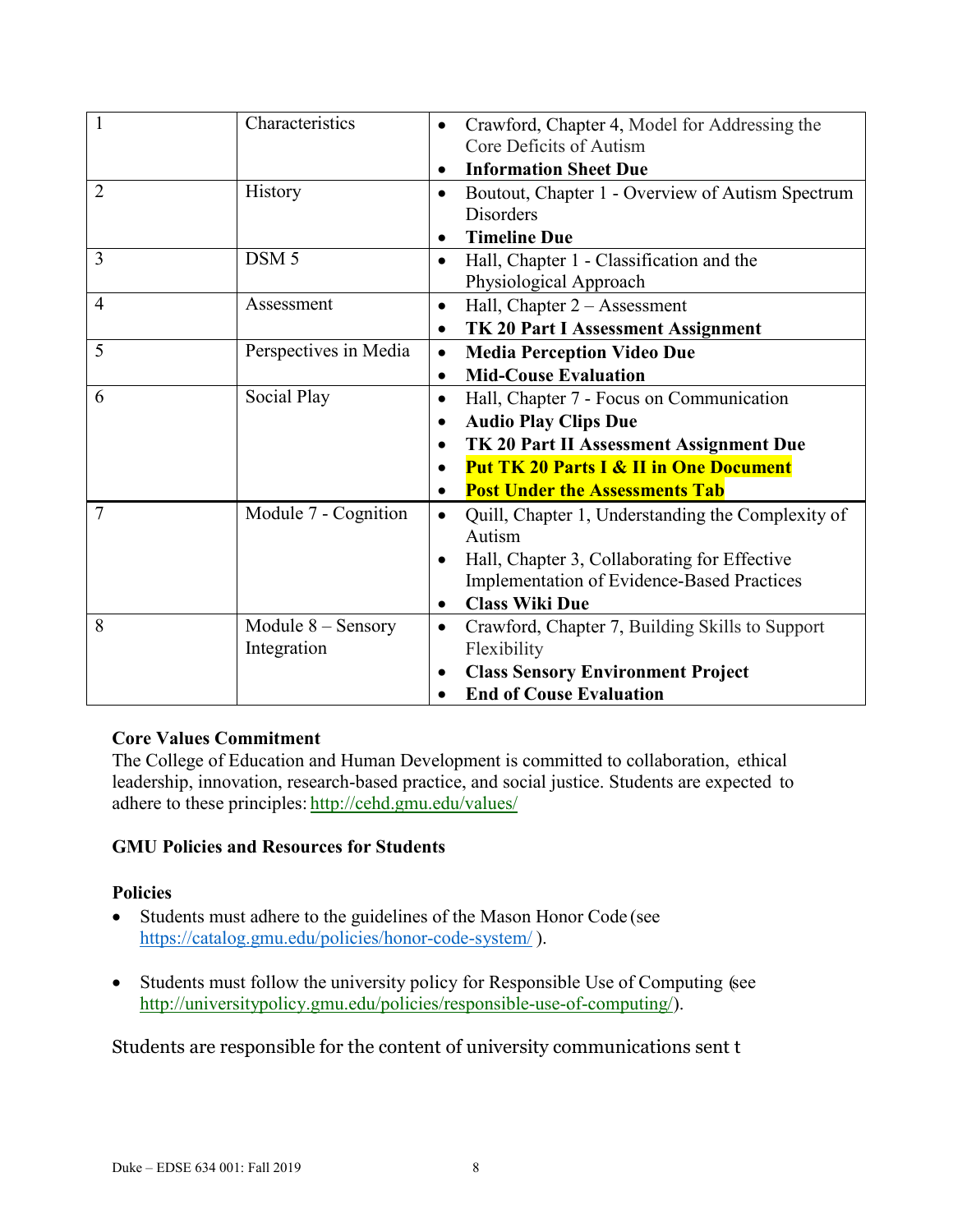# **Core Values Commitment**

The College of Education and Human Development is committed to collaboration, ethical leadership, innovation, research-based practice, and social justice. Students are expected to adhere to these principles: <http://cehd.gmu.edu/values/>

# **GMU Policies and Resources for Students**

### **Policies**

- Students must adhere to the guidelines of the Mason Honor Code (see <https://catalog.gmu.edu/policies/honor-code-system/> ).
- Students must follow the university policy for Responsible Use of Computing (see [http://universitypolicy.gmu.edu/policies/responsible-use-of-computing/\)](http://universitypolicy.gmu.edu/policies/responsible-use-of-computing/).
- Students are responsible for the content of university communications sent to their Mason email account and are required to activate their account and check it regularly. All communication from the university, college, school, and program will be sent to students **solely** through their Mason email account.
- Students with disabilities who seek accommodations in a course must be registered with George Mason University Disability Services. Approved accommodations will begin at the time the written letter from Disability Services is received by the instructor (see [http://ods.gmu.edu/\)](http://ods.gmu.edu/).
- Students must silence all sound emitting devices during class unless otherwise authorized by the instructor.

### **Campus Resources**

- Support for submission of assignments to Tk20 should be directed to [tk20help@gmu.edu](mailto:tk20help@gmu.edu) or [https://cehd.gmu.edu/aero/tk20.](https://cehd.gmu.edu/aero/tk20) Questions or concerns regarding use of Blackboard should be directed to [http://coursessupport.gmu.edu/.](http://coursessupport.gmu.edu/)
- For information on student support resources on campus, see <https://ctfe.gmu.edu/teaching/student-support-resources-on-campus>

# **For additional information on the College of Education and Human Development, please visit our website [https://cehd.gmu.edu/students/.](https://cehd.gmu.edu/students/)**

### **Appendix**

### **Assessment Rubric(s)**

| Does Not meet Expectations - 1-5 | Meets Expectations - 6-10 points | <b>Exceeds Expectations - Up to 2</b> |
|----------------------------------|----------------------------------|---------------------------------------|
| points                           |                                  | <b>Bonus Points</b>                   |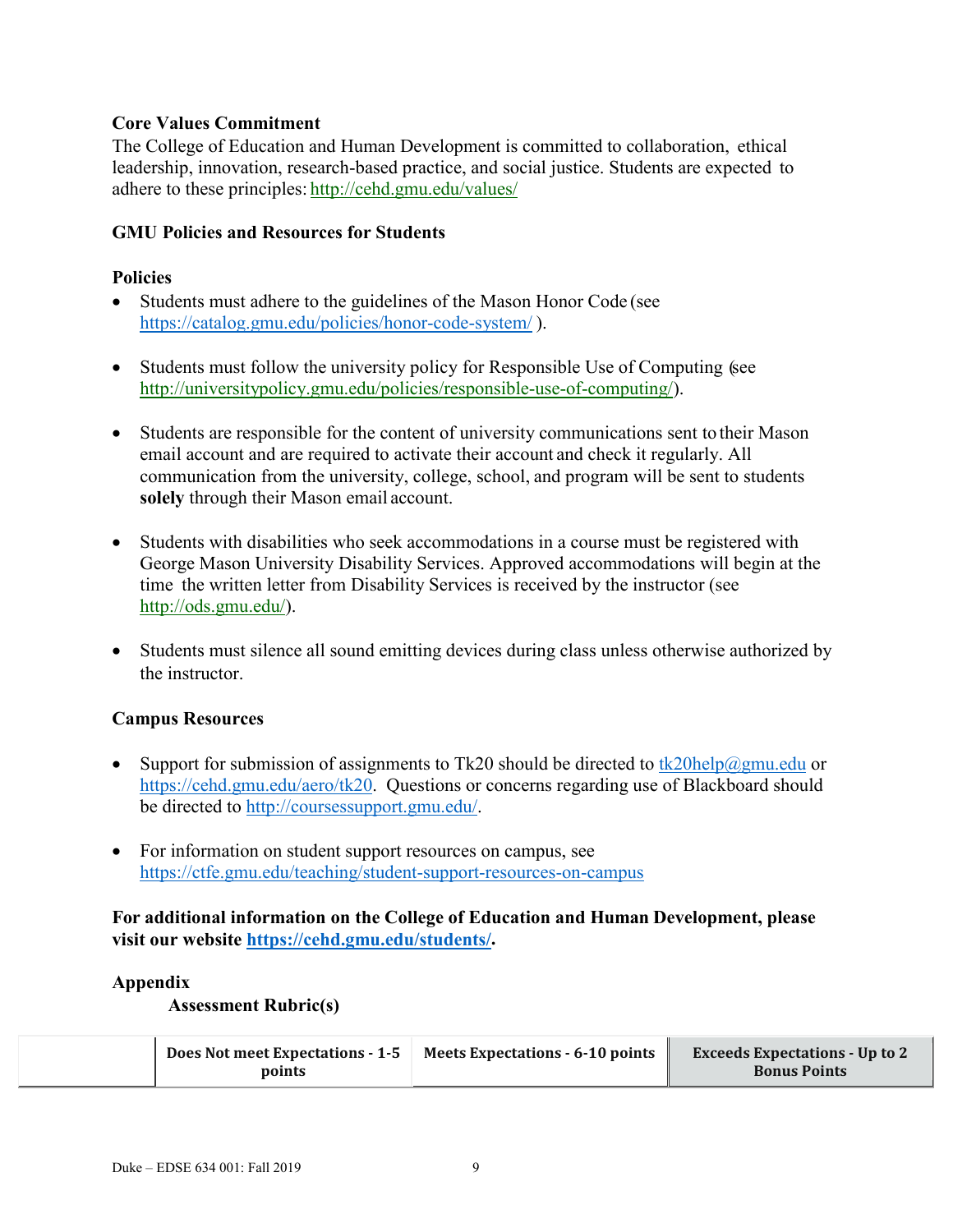| Part 1 -                                                                                  |                                                                                                                                                                                                                                                                                                                                                     |                                                                                                                                                                                                                                                                                                                       |                                                                                                                                                                                                                                                                                                                                                                                                                                               |
|-------------------------------------------------------------------------------------------|-----------------------------------------------------------------------------------------------------------------------------------------------------------------------------------------------------------------------------------------------------------------------------------------------------------------------------------------------------|-----------------------------------------------------------------------------------------------------------------------------------------------------------------------------------------------------------------------------------------------------------------------------------------------------------------------|-----------------------------------------------------------------------------------------------------------------------------------------------------------------------------------------------------------------------------------------------------------------------------------------------------------------------------------------------------------------------------------------------------------------------------------------------|
| Part 1:<br>Demographic<br><b>Information</b><br>Competency<br>1.1.2S                      | Candidate incorrectly identifies the<br>case study student's name, date of<br>birth, current age, and current grade<br>level. Candidate fails to describe a<br>minimum of three characteristics of<br>Autism Spectrum Disorder (ASD)<br>that are evident in the video of the<br>case study individual.                                              | Candidate accurately identifies the<br>case study student's name, date of<br>birth, current age, and current grade<br>level. Candidate describes a<br>minimum of three characteristics of<br>Autism Spectrum Disorder that are<br>evident in the video of the case<br>study individual.                               | Candidate accurately identifies the<br>case study student's name, date of<br>birth, current age, and current grade<br>level. Candidate describes a minimum<br>of three characteristics of Autism<br>Spectrum Disorder that are evident in<br>the video of the case study individual.<br>The candidate also describes<br>associated cognitive and learning<br>style characteristics of ASD from the<br>video.                                  |
| <b>Educational</b><br><b>Evaluation</b><br><b>Assessment data</b><br>Competency<br>1.1.4S | Candidate incorrectly describes the<br>educational assessments done for<br>the case study individual and the<br>scores earned as compared to<br>neurotypical individuals. Candidate<br>fails to discuss the educational<br>implications of the scores.                                                                                              | Candidate accurately describes the<br>educational assessments done for<br>the case study individual and the<br>scores earned as compared to<br>neurotypical individuals. Candidate<br>discusses the educational<br>implications of the scores.                                                                        | Candidate accurately describes the<br>educational assessments done for the<br>case study individual and the scores<br>earned as compared to neurotypical<br>individuals. Candidate discusses the<br>educational implications of the<br>scores. The candidate also discusses<br>the impact of the assessment data on<br>behavioral and social domains.                                                                                         |
| <b>Medical</b><br><b>Evaluation</b><br><b>Assessment data</b><br>Competency<br>1.2K       | Candidate incorrectly describes the<br>medical assessments done for the<br>case study individual and the scores<br>earned as compared to neurotypical<br>individuals. Candidate fails to<br>discuss the impact of medical issues<br>and treatments for the case study<br>individual.                                                                | Candidate accurately describes the<br>medical assessments done for the<br>case study individual and the scores<br>earned as compared to neurotypical<br>individuals. Candidate discusses the<br>impact of medical issues and<br>treatments for the case study<br>individual.                                          | Candidate accurately describes the<br>medical assessments done for the<br>case study individual and the scores<br>earned as compared to neurotypical<br>individuals. Candidate discusses the<br>impact of medical issues and<br>treatments for the case study<br>individual. Candidate documents<br>medications that the individual is<br>taking and the side effects they might<br>experience.                                               |
| <b>IEP</b> data<br>Competency<br>3.1K                                                     | Candidate inaccurately lists the<br>parts of the IEP that were reviewed<br>and accurately summarizes the case<br>study individual's IEP goals,<br>services (including hours), Least<br>Restrictive Environment, and<br>accommodations. Candidate fails to<br>describe the case study individual's<br>strengths and needs based on the<br><b>IEP</b> | Candidate lists the parts of the IEP<br>that were reviewed and accurately<br>summarizes the case study<br>individual's IEP goals, services<br>(including hours), Least Restrictive<br>Environment, and accommodations.<br>Candidate describes the case study<br>individual's strengths and needs<br>based on the IEP. | Candidate lists the parts of the IEP<br>that were reviewed and accurately<br>summarizes the case study<br>individual's IEP goals, services<br>(including hours), Least Restrictive<br>Environment, and accommodations.<br>Candidate describes the case study<br>individual's strengths and needs<br>based on the IEP. In addition,<br>candidate discusses whether or not<br>the IEP goals are reflective of the<br>desires of the individual. |
| <b>Overall writing</b><br>and mechanics                                                   | Four or more spelling errors and/or<br>grammatical errors.                                                                                                                                                                                                                                                                                          | Three misspellings and/or<br>grammatical errors.                                                                                                                                                                                                                                                                      | Paper is free of misspellings and<br>grammatical errors. Paper is written<br>in professional tone.                                                                                                                                                                                                                                                                                                                                            |
| Part 2 -                                                                                  |                                                                                                                                                                                                                                                                                                                                                     |                                                                                                                                                                                                                                                                                                                       |                                                                                                                                                                                                                                                                                                                                                                                                                                               |